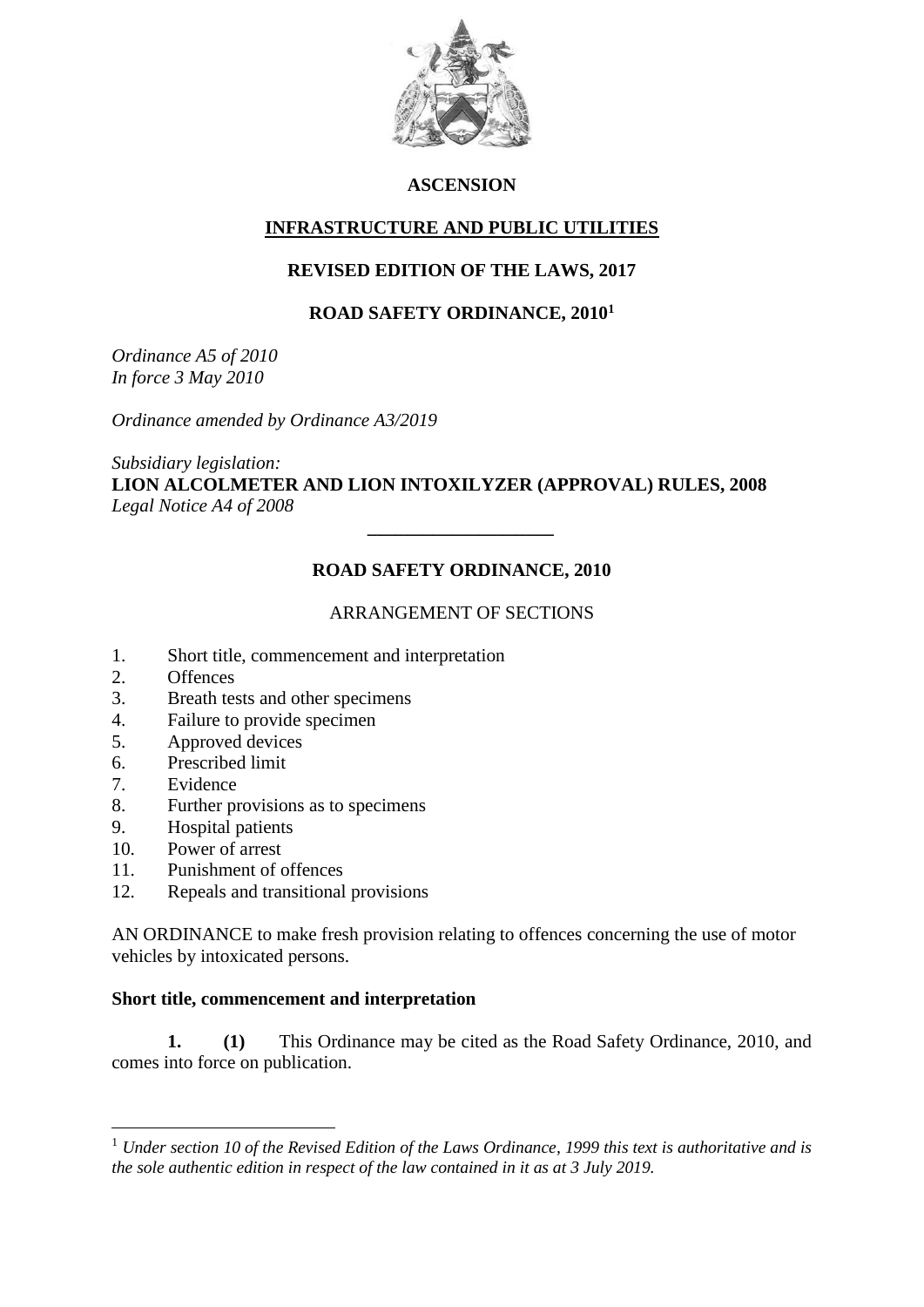**(2)** In this Ordinance, unless the context requires otherwise—

**"approved device"** means either an approved screening device or an approved measuring device;

**"approved measuring device"** means a device approved as a measuring device under section  $5(1)$ ;

**"approved screening device"** means a device approved as a screening device under section 5(1);

**"prescribed limit"** has the meaning provided in section 6.

# **Offences**

**2. (1)** A person who, on any road or other public place, drives or attempts to drive any motor vehicle, having consumed so much alcohol that the proportion of it in his or her breath, blood or urine exceeds the prescribed limit commits an offence. Penalty: A fine of £2,500 or imprisonment for 18 months, or both.

**(2)** A person who, on any road or other public place, is in charge of any motor vehicle, having consumed so much alcohol that the proportion of it in his or her breath, blood or urine exceeds the prescribed limit commits an offence.

Penalty: A fine of £2,000 or imprisonment for 12 months, or both.

**(3)** Without affecting subsection (1), a person who drives or attempts to drive a motor vehicle on a road or other public place, when unfit to drive through drink or drug, commits an offence.

Penalty: A fine of £2,500 or imprisonment for 18 months, or both.

**(4)** Without affecting subsection (2), a person who is in charge of a motor vehicle on a road or other public place unfit to drive through drink or drugs commits an offence. Penalty: A fine of £2,000 or imprisonment for 12 months, or both.

**(5)** A person is deemed for the purposes of this section not to have been in charge of a motor vehicle if the person proves—

- *(a)* that at the material time the circumstances were such that there was no likelihood of the person driving the vehicle while the level of alcohol in his or her body exceeded the prescribed limit; and
- *(b)* that the person had not driven the vehicle on a road or public place between the time of his or her consumption of the alcohol and the material time,

and, in this subsection, **"the material time"** means the time of the alleged offence.

**(6)** In this section **"unfit to drive through drink or drugs"** means under the influence of drink or drugs to such an extent as to be incapable of having proper control of a motor vehicle.

# **Breath tests and other specimens**

**3.<sup>2</sup> (1)** If a police officer has reasonable cause (other than the mere fact that a person has been observed to leave premises in which it is known that alcohol has been consumed by persons in them) to suspect that any person—

<sup>1</sup> <sup>2</sup> *Section 3 amended by Ord. A3 of 2019.*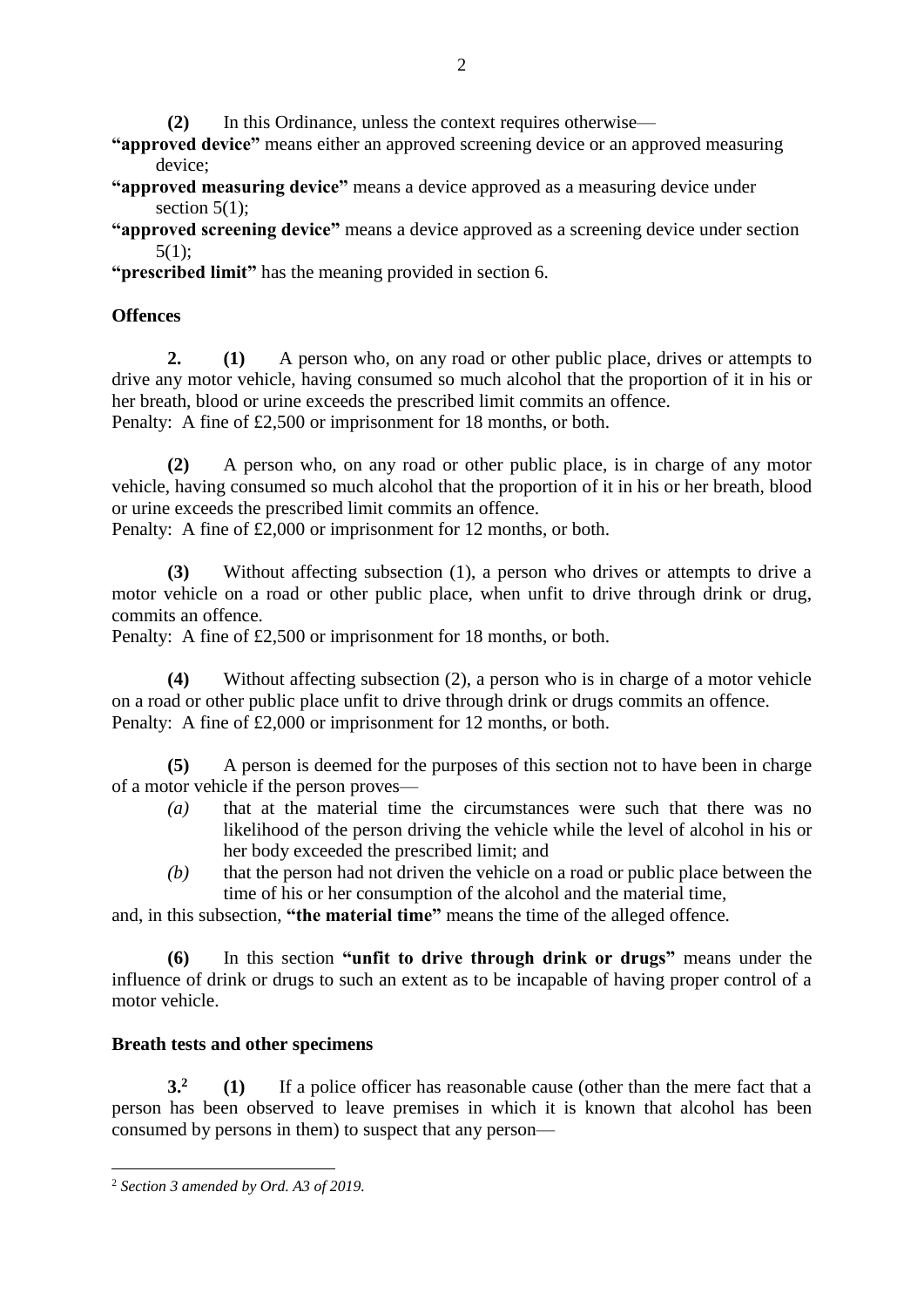- *(a)* has committed or is committing an offence under this Ordinance;
- *(b)* has committed a traffic offence while driving a motor vehicle; or
- *(c)* was driving or in charge of a motor vehicle at a time when such vehicle was involved in a road traffic accident,

the police officer may require that person to supply a specimen of breath for analysis using an approved screening device.

**(2)** If an approved screening device is not readily available to a police officer who is entitled to make such a requirement as mentioned in subsection (1), the officer may require the person of whom he or she is entitled to make the requirement to accompany the officer to a police station or other place where an approved screening device or an approved measuring device is available for use.

**(3)** If the result of an analysis of breath under subsection (1) leads a police officer to suspect that the person who supplied the specimen might be guilty of an offence against this Ordinance, the officer –

- *(a)* may arrest that person; and
- *(b)* whether or not the officer arrests that person, may require the person to supply a further 2 specimens of breath for analysis using an approved measuring device.

**(4)** A police officer who is entitled to require a person to provide a specimen of breath for analysis using an approved screening device may, if an approved measuring device is available for use at the location where that requirement would otherwise be made, instead of making that requirement, require the person to supply2 specimens of breath for analysis using an approved measuring device.

**(5)** If it appears to any police officer who is entitled to require any person to supply a specimen of breath for the purposes of this section that, by reason of—

- *(a)* the inability of the person to comply with such a requirement;
- *(b)* the unavailability of an approved device or a reliable approved device; or
- *(c)* any other cause,

it is not practicable to require such a specimen to be provided, the officer may require the person to accompany the officer to a police station or hospital, and there to provide either a specimen of blood or a specimen of urine (the decision as to which type of specimen to require being made by the officer) for analysis.

**(6)** In this section, the expression **"traffic offence"** means any offence against the Road Traffic Ordinance, 1984 against this Ordinance.

- **(7)** A specimen of blood must not be taken for the purposes of this section except—
- *(a)* by or under the direct supervision of a medical officer; or
- *(b)* by a nurse who is authorised in writing by the medical officer to take blood.

**(8)** If it appears to a police officer of the rank of Inspector or above (in this subsection called **"the senior officer"**) that –

*(a)* a person whom a police officer has power to require to provide a specimen of breath under subsection  $(1)(c)$ , arising out of an accident in which injury was caused to any person other than the suspect, is in any building, vehicle or other closed place; and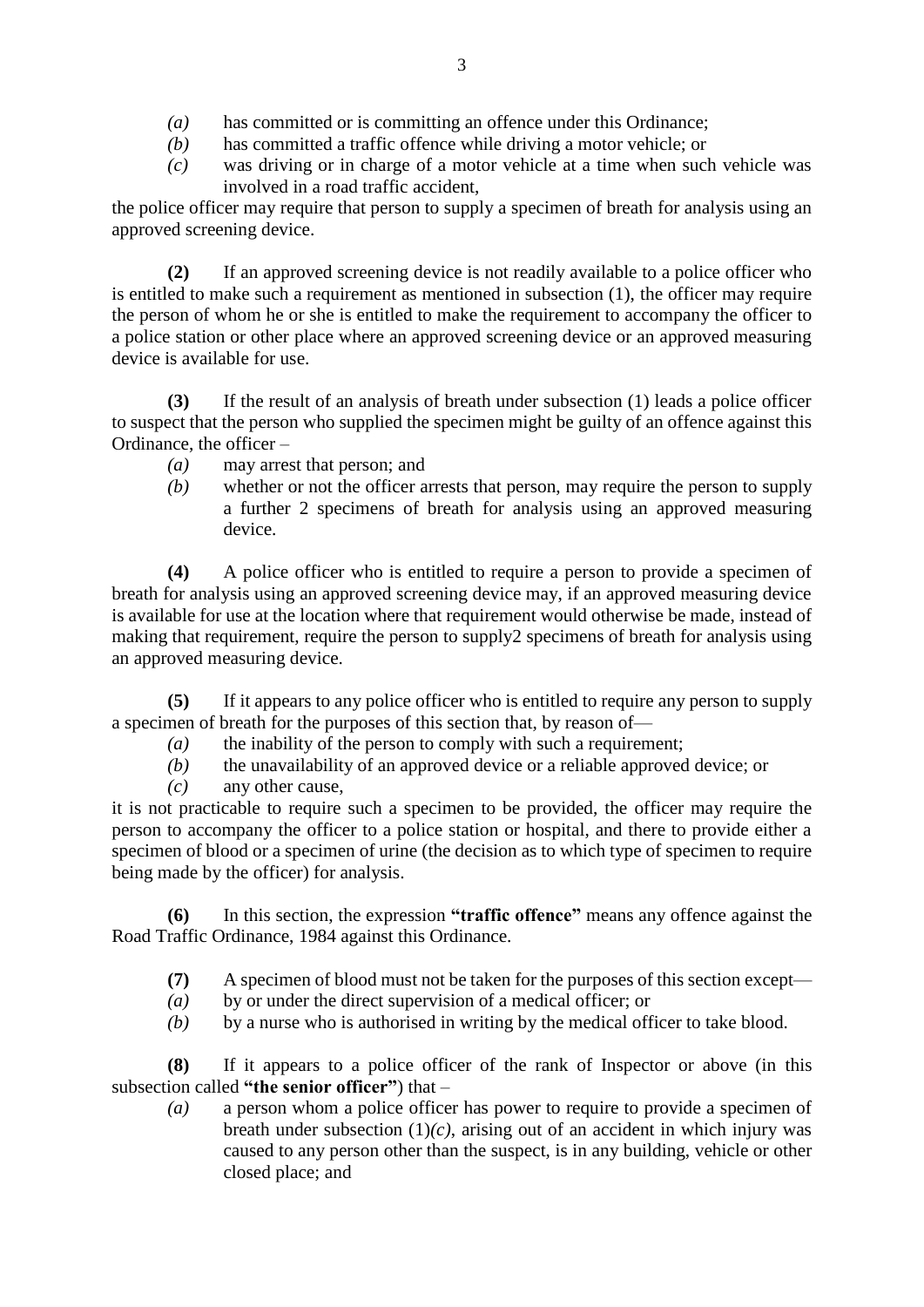*(b)* access to that place cannot be gained by any other means without allowing an opportunity for the ends of justice to be defeated,

the senior officer may order the use of such force as is reasonably necessary in order to gain access to such closed place, and the use of such force is a lawful use of force.

## **Failure to provide specimen**

- **4. (1)** It is an offence for a person without reasonable cause to fail–
- *(a)* to supply a specimen of breath, blood or urine which the person has been required to provide under section 3; or
- *(b)* to accompany a police officer to a police station, hospital, or other place when required so to do under that section 3.

Penalty: A fine of £2,500 or imprisonment for 18 months, or both.

**(2)** In this section **"fail"** includes "refuse".

**(3)** A person fails to provide a specimen if he or she fails to supply it in a manner and quantity suitable for the purpose for which it is required.

## **Approved devices**

**5. (1)** The Governor may make rules for the purpose of declaring any device to be an approved screening device or an approved measuring device for the purposes of this Ordinance.

**(2)** No court may entertain any argument relating to the suitability or reliability of any approved device.

**(3)** A device is sufficiently described, in any rules made under this section, if it is described by a trade or other name by which it is known or marketed.

**(4)** Rules made under this section may contain provisions regulating the manner in which any approved device is to be operated.

### **Prescribed limit**

**6.** The prescribed limit referred to in section 2 is whichever is appropriate of the following limits, namely—

- *(a)* 35 microgrammes of alcohol per hundred millilitres of breath;
- *(b)* 80 milligrammes of alcohol per hundred millilitres of blood; or
- *(c)* 107 milligrammes of alcohol per hundred millilitres of urine.

# **Evidence**

**7.<sup>3</sup> (1)** In every case of an offence alleged to have been committed against section 2, evidence of the result of any analysis of any specimen of breath, blood or urine taken under section 3 is admissible in evidence, and the court must presume that the proportion of

<sup>1</sup> <sup>3</sup> *Section 7 amended by Ord. A3 of 2019*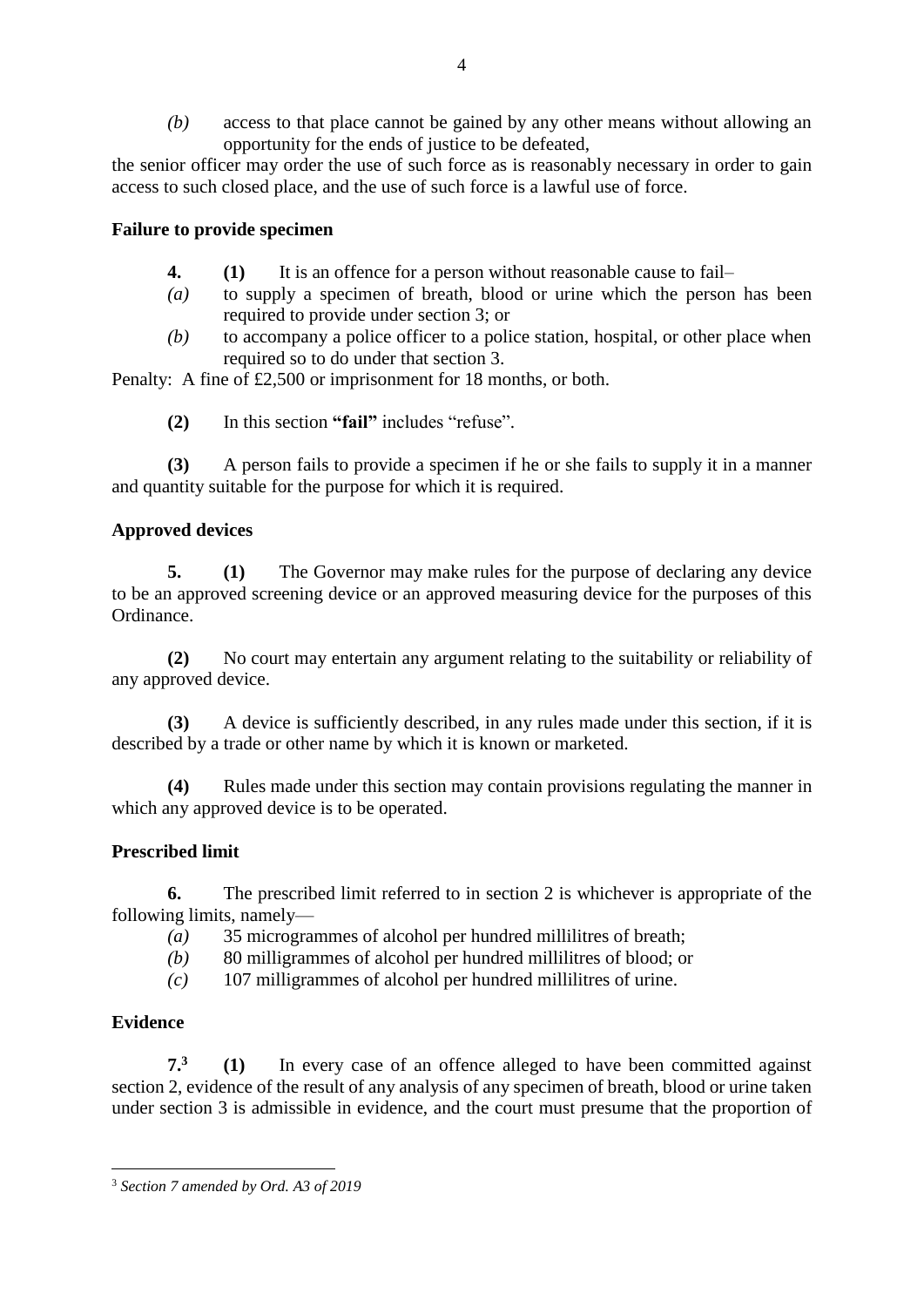alcohol in the defendants breath, blood or urine at the time of the alleged offence was not less than the proportion revealed by such analysis:

Provided that the said presumption is not to be made if the court is satisfied (by evidence on oath) that the defendant consumed such an amount of alcohol, after he or she ceased to drive or be in charge of the vehicle, as would be likely to account for the amount by which the result of such analysis exceeded the prescribed limit.

**(2)** Evidence of the proportion of alcohol in a specimen of breath may be given by the police officer who operated the approved device by which the specimen was analysed or by the production of a certificate of the kind described in subsection (3)*(a)*, but a person must not be convicted unless it is proved—

- *(a)* that 2 separate specimens of breath were analysed by an approved measuring device; and
- *(b)* that the lower of the 2 results disclosed a proportion of alcohol in the specimen which exceeded the prescribed limit.

**(3)** Evidence of the proportion of alcohol or drug in a specimen of breath, blood or urine may, subject to subsections (5) and (6), be given by the production of a document or documents purporting to be whichever of the following is appropriate, that is to say—

- *(a)* a statement automatically produced by the approved measuring device by which the proportion of alcohol in a specimen of breath was measured and a certificate signed by a police officer (which may but need not be contained in the same document as the statement) that the statement relates to a specimen provided by the accused at the date and time shown in the statement; or
- *(b)* a certificate signed by an approved analyst as to the proportion of alcohol or any drug found in a specimen of blood or urine identified in the certificate.

**(4)** Subject to subsections (5) and (6), evidence that a specimen of blood was taken from the accused by a medical officer or nurse may be given by the production of a document purporting to certify that fact and to be signed by the medical officer or nurse.

- **(5)** Subject to subsection (6)—
- *(a)* a document purporting to be such a statement or such a certificate (or both such a statement and such a certificate) as is mentioned in subsection  $(3)(a)$  is admissible in evidence on behalf of the prosecution pursuant to this section only if a copy of it either has been handed to the accused when the document was produced or has been served on him or her not later than 7 days before the hearing; and
- *(b)* any other document is so admissible only if a copy of it has been served on the accused not later than 7 days before the hearing.

**(6)** A document purporting to be a certificate (or so much of a document as purports to be a certificate) is not so admissible if the accused, not later than 3 days before the hearing or within any further time the court in special circumstances allows, has served notice on the prosecutor requiring the attendance at the hearing of the person by whom the document purports to be signed.

**(7)** In this section **"approved analyst"** means a person appointed by the Governor by notice in the *Gazette* to be an approved analyst for the purposes of this section.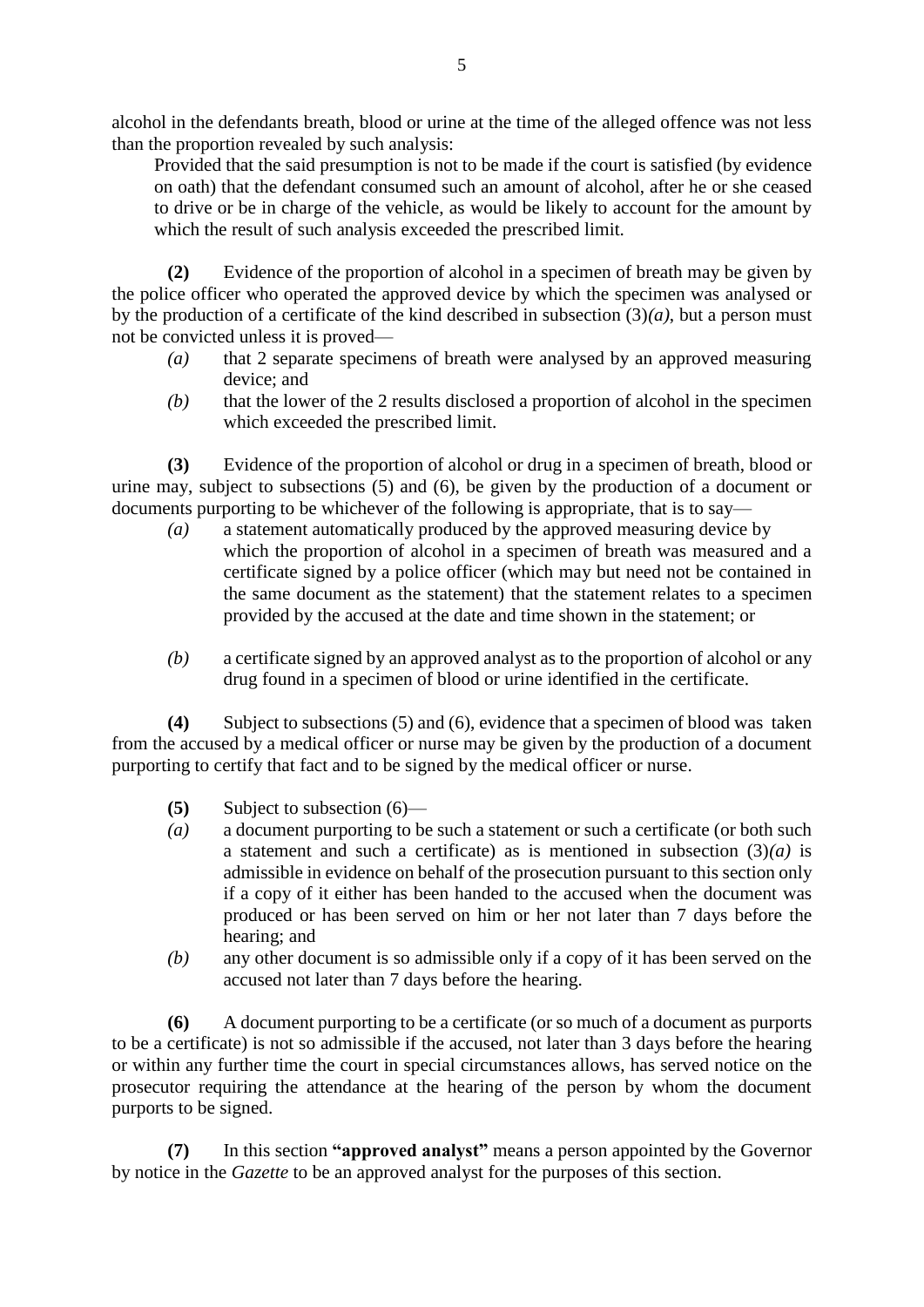#### **Further provisions as to specimens**

**8. (1)** Every specimen of blood or urine provided by a person under this Ordinance must be divided into 2 approximately equal parts, and—

- *(a)* subject to paragraph *(b)*, only one part o it is to be analysed, and the other part (**"the retained part"**) is to be preserved until the conclusion of all proceedings for any offence in connection with which the specimen was provided;
- *(b)* the court which tries any alleged offence upon the trial of which the prosecutor relies upon evidence of the result of the analysis of a specimen of blood or urine provided under this Ordinance, may (if it appears to be in the interest of justice so to do) order that the retained part is to be analysed, and adjourn the hearing to enable such analysis to be carried out;
- *(c)* a court which makes an order under paragraph *(b)* may order that the analysis be carried out by or under the supervision of such medical officer as the court thinks fit, and a medical officer to whom such an order is addressed must comply with it and send a report of the result of the analysis, as soon as practicable, to the Clerk of the Court.

**(2)** A specimen of urine must be provided within one hour of being required, and after the provision of a previous specimen of urine (such previous specimen being discarded).

### **Hospital patients**

**9.** If a person is at a hospital as a patient, a police officer must not require that person to provide any specimen of breath, blood or urine for the purposes of this Ordinance unless the medical officer in charge of the patient's treatment –

- *(a)* has been notified of the officer's intention to require the specimen; and
- *(b)* has confirmed that such a requirement would not be prejudicial to the health or treatment of the patient.

#### **Power of arrest**

**10.** A police officer may arrest without warrant a person whom the officer reasonably suspects of committing an offence against section 2(3), 2(4), or 4(1).

#### **Punishment of offences**

**11. (1)** Subject to subsection (2), on convicting any person for an offence under this Ordinance, the court must (in addition to any other sentence or order) make an order of disqualification (that is, an order of the type described in section 18 of the Road Traffic Ordinance, 1984 a period of at least 12 months: and if the offender has, within the period of 10 years preceding the date of the offence, been previously been convicted for such an offence, the period of disqualification must be at least 3 three years.

**(2)** If, for special reasons established by evidence upon oath in any particular case, the court considers that it would be inappropriate to make such an order as is mentioned in subsection (1), the court may order disqualification for a shorter period than that otherwise required, or refrain from making an order of disqualification: but no fact or circumstances may